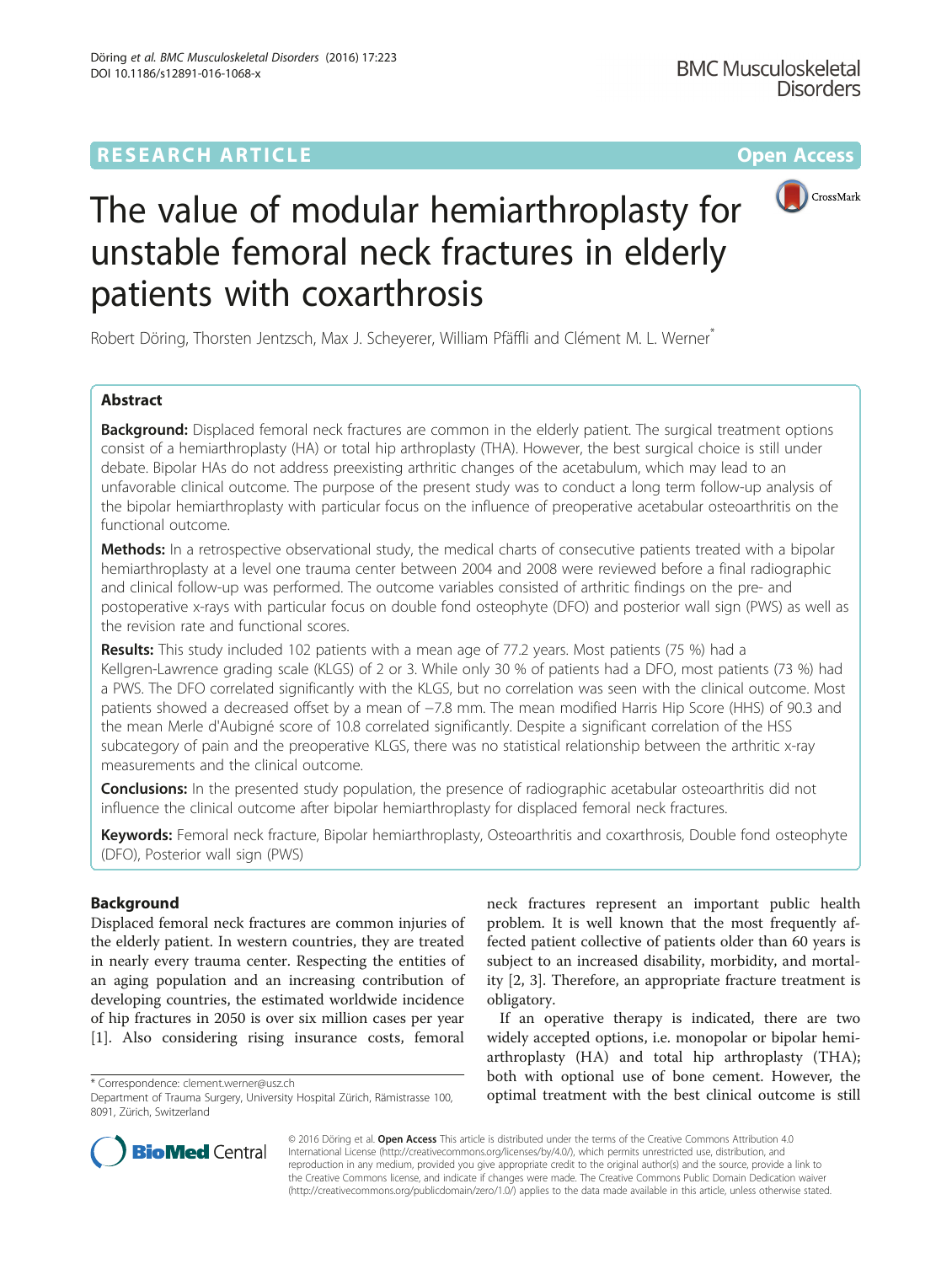under debate [[4\]](#page-6-0). While some authors prefer bipolar HA due to the advantages of smaller dislocation rates, less complex surgery, shorter surgical time, and lower initial costs, recent studies point toward a slightly better function and patient satisfaction with THA; especially in healthy elderly patients with good mental conditions [[4](#page-6-0)–[13\]](#page-6-0). This might be explained by different factors. Hemiarthroplasties in general do not address preexisting arthritic changes of the acetabulum, which may lead to restriction of movement and hip pain. Further acetabular erosion might occur, potentially resulting in early revision and conversion to THA. Therefore, some authors name osteoarthritis as a contraindication for HA [[14](#page-6-0)], but a recent study showed no correlation between the grade of preoperative osteoarthritis and functional outcome scores [\[15\]](#page-6-0).

In case of bipolar HA, it has been shown that the cup rotates to a relatively constant horizontal position after weight bearing, which is attributed to the overall effect of different factors such as joint geometry, muscle action, soft tissue, and metal-on-bone friction [\[4](#page-6-0), [16](#page-7-0), [17](#page-7-0)]. Even though the importance of this balanced position for the clinical outcome remains unclear, it might be possible that arthritic changes of the acetabulum, with central osteophytes in particular, result in an aberrance of the head position and lead to restricted range of motion or hip pain [\[18](#page-7-0)]. Despite the advantage of modular components to reconstruct a wide spectrum of anatomical characteristics and in the management of recurrent dislocations of hip hemiarthroplasty [[19](#page-7-0), [20\]](#page-7-0), there are still hardware-related disadvantages. One important biomechanical feature is the inaccuracy of the femoral offset, which has been shown to play an important role in the range of motion [\[21](#page-7-0)–[26\]](#page-7-0) and in functional outcome after hemiarthroplasty [[27\]](#page-7-0).

The aim of the present study was to conduct a long term follow-up analysis of bipolar hemiarthroplasty. A particular focus was placed on the preoperative osteoarthritis of the acetabulum with special attention on the influence of the double fond osteophyte (DFO), the posterior wall sign (PWS), and the femoral offset on the functional outcome.

#### **Methods**

The study was approved by the local ethics committee (Cantonal Ethic Committee of Zurich, KEK-ZH-Nr. 2011–0320) and written consent was obtained from all patients. All patients with femoral neck fractures, who were treated operatively at a level one trauma center between 2004 and 2008 were retrospectively evaluated. Patients were identified by reviewing medical and surgical records. The time period was chosen to compromise between a long follow-up period, an acceptable number of survivors and the availability of x-rays. A further

inclusion criterion was the implantation of a bipolar hemiarthroplasty (Mathys AG, Bettlach, Switzerland). Exclusion criteria were age younger than 18 years, pathological fractures secondary to malignant disease and polytrauma patients.

In a first step, the preoperative x-rays were evaluated for several variables consisting of typical signs of osteoarthritis, i.e. joint space narrowing, subchondral sclerosis, osteophytes, which particularly included the DFO, cysts as well as the PWS (Fig. 1) [\[28\]](#page-7-0). The grade of osteoarthritis was determined using the Kellgren-Lawrence grading scale (KLGS) [[29\]](#page-7-0). Any revisions of the affected hip were retrieved from the medical charts and patients were asked for revisions during clinical follow-up. In the case of missing data or death, the primary care physician was contacted by phone. Correlations between preoperative osteoarthritis and revision rate with THA were calculated.

In a second step, patients were invited to a follow-up examination in the outpatient clinic. In this step, cases with revision of the arthroplasty or conversion to monopolar HA or THA were excluded in order to compare clinical outcome measures. Patients received a questionnaire composed of the scientifically and clinically validated short form (SF)-36-Score, which included the sub-groups of physical functioning (PF), role physical (RP), bodily pain (P), general health perception (GHP), role emotional (RE), social functioning (SF), mental health (MH), and vitality (EF), as well as the Merle-d'Aubigé-Score (MAS), and the modified Harris Hip Score (HHS) [\[30](#page-7-0)–[32\]](#page-7-0). A clinical examination of the hip joint was performed in order to determine any localized pain and to assess the range of motion.

In a third step, two standardized x-rays of the pelvis were obtained through an anterior-posterior projection with 20° internal rotation of the legs and an axial cross-



Fig. 1 Pelvic X-ray with signs of arthrosis consisting of a double fond osteophyte (DFO) (thin arrow on the left) and a posterior wall sign (PWS) (thick arrows on the right)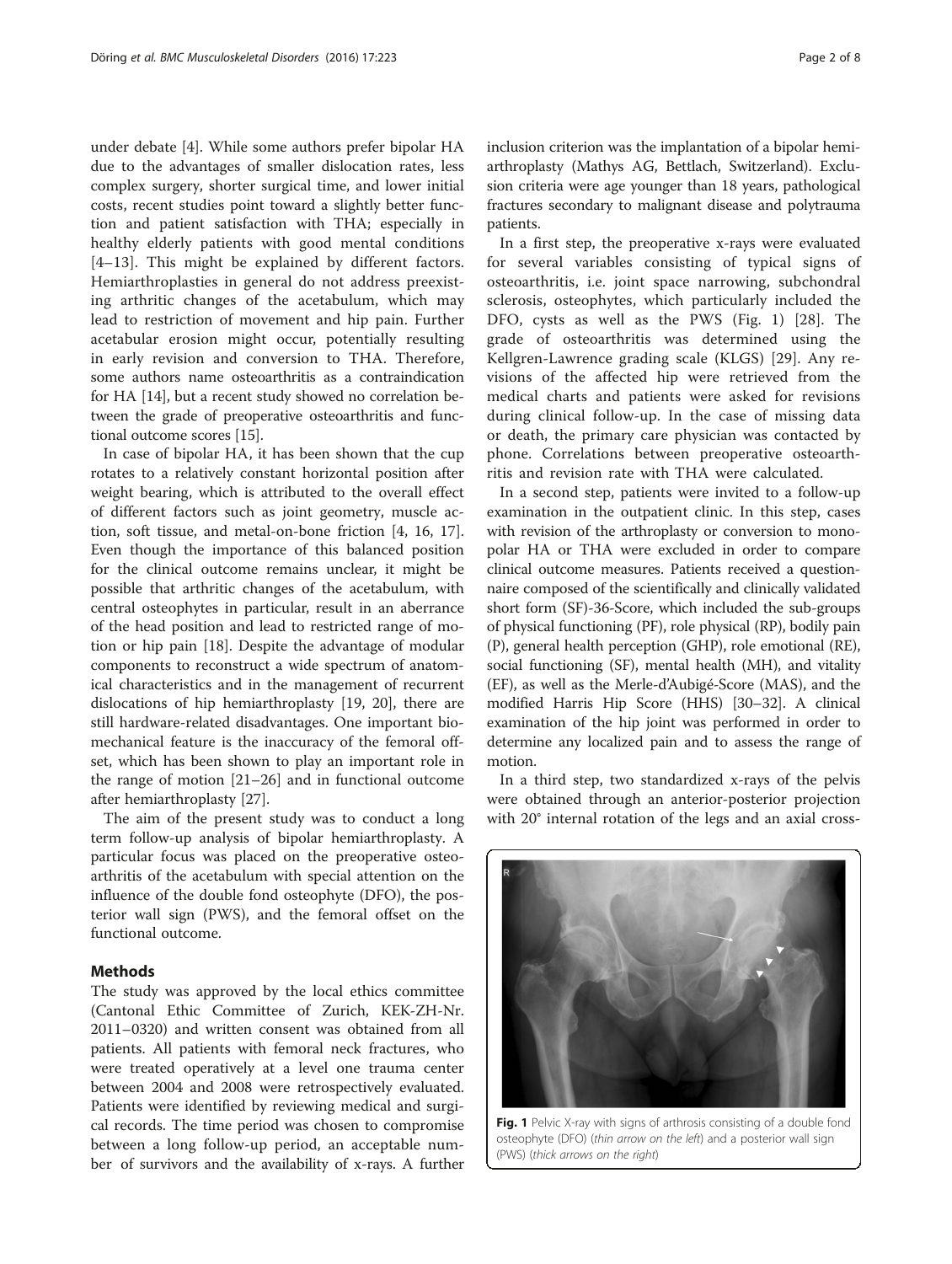table projection. In cases where a follow-up examination was not possible, the last archived x-ray was used. Then, the operated side was compared to the contralateral side with regard to the femoral offset and leg length. Femoral offset was determined by measuring the distance between the center of rotation of the femoral head and the proximal long axis of the femur. In case of arthroplasty the distance between the center of rotation of the femoral head and a line bisecting the long axis of the stem was measured. To identify leg length discrepancies, a reference line connecting the upper margin of both acetabula was drawn. In the following, the perpendicular distance between this line and each minor trochanter was measured and compared.

All data were entered into Excel (Microsoft Corp., Redmond, USA) and exported to the Statistical Package for the Social Sciences (SPSS) (version 21.0; IBM Corp., Chicago, IL, USA) for statistical analysis. Mean values and their standard deviation are given. Differences between particular groups were analyzed using Pearson's chisquared test or Mann-Whitney U test and 95 % confidence intervals are given. The Spearman's rank correlation coefficient was used for the comparison of different continuous measures of arthritis and different clinical scores, while the phi coefficient measured the association for

binary measures of arthritis. A value of  $p < 0.05$  was considered statistically significant. All statistics were supervised by a local statistician (Fig. 2).

#### Results

One hundred and two patients were enrolled in this study. The mean age at the day of the operative treatment was 76.9 (range 43 to 96) years. Seventy-five (74 %) patients were older than 70 years. The sex ratio was 1.0:2.5 (29 (28 %) males to 73 (72 %) females) (Table [1](#page-3-0)). A total of 44 (43 %) patients had died during the follow up period (Fig. [3](#page-3-0)). The anatomical side of the fracture was evenly distributed with 54 (53 %) fractures on the left and 48 (47 %) fractures on the right side. Eighty four (82 %) patients received a cemented and 18 (18 %) an uncemented hemiarthroplasty. In 13 (13 %) cases, a revision was necessary, whereof nine (9 %) patients received a total hip replacement.

#### Analysis of preoperative X-rays

Preoperative x-rays of 89 (87 %) patients could be evaluated. Most (37 and 38 %, respectively) patients showed a grade of 2 or 3 on the KLGS for osteoarthritis (Fig. [4](#page-4-0), Table [2](#page-4-0)). Double fond osteophytes were present in 31 (30 %) cases; while a positive PWS was found in 74 (73 %)

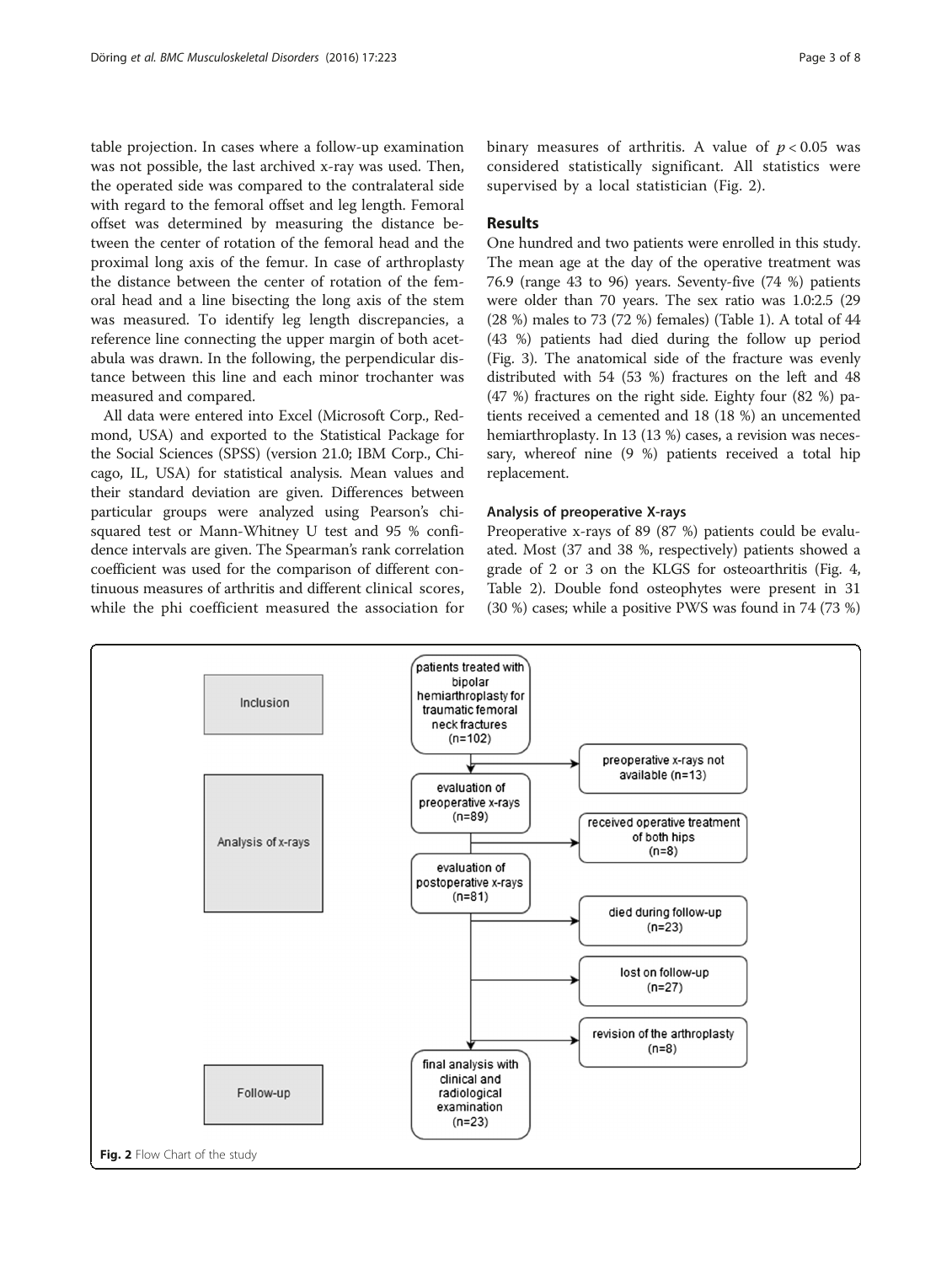#### <span id="page-3-0"></span>**Table 1** Patient characteristics ( $n = 102$ )

|                                        | n (%)        |
|----------------------------------------|--------------|
| Gender                                 |              |
| Male                                   | 29 (28)      |
| Female                                 | 73 (72)      |
| Age (mean) (standard deviation (SD))   | 76.9 (SD 11) |
| Side of fracture                       |              |
| I eft                                  | 54 (53)      |
| Right                                  | 48 (47)      |
| Cemented hemiarthroplasty              | 84 (82)      |
| Reoperation                            | 13(13)       |
| Reoperation with total hip replacement | 9(9)         |

cases. A positive correlation was observed between the existence of DFOs and the KLGS ( $p < 0.05$ ). There was no correlation between the existence of DFO (phi coefficient 0.15,  $p = 0.55$ ) or the grade of osteoarthritis (Spearman's rho 0.05,  $p = 0.1$ ) and revisions with total hip replacement.

#### Analysis of postoperative X-rays

Eighty-one (79 %) patients (25 males and 56 females, mean age 76.6 (SD 11.2)) were available for the evaluation of a postoperative x-ray since the non-affected hip had also received operative treatment rendering a comparison unfeasible in 8 cases (Table [3\)](#page-4-0). The mean femoral offset after bipolar hemiarthroplasty was 39.6 (SD 8.5, range 15–58) millimeters (mm). In the majority  $(n = 70 (69 \%))$  of the cases, a decreased offset was noted on the operated side when compared to the contralateral side (Fig. [5](#page-5-0)). The mean difference of offset was −7.8 (SD 7.9, range −35 to7) mm. The radiologically measured leg length discrepancy was 2.3 (SD 8.0) mm.

#### Follow-up

Clinical data of 23 (23 %) patients were available for the final analysis. The mean time from the implantation of the bipolar prosthesis to the follow-up examination was 93.9 (SD 45.6) months. The mean modified HHS was 90.3 (SD 15.3) points and the mean Merle d'Aubigné score was 10.8 (SD 2.3) points. There was a statistically significant correlation between both scores ( $p < 0.001$ ). The points for the SF-36 are shown in Table [3.](#page-4-0) Furthermore, there was a positive correlation between the subcategory of HHS pain and the preoperative grade of osteoarthritis ( $p = 0.02$ ), but no other statistical relationship was found for the remaining scores or clinical measures and preoperative x-ray findings (Table [3](#page-4-0) and [4\)](#page-5-0).

#### **Discussion**

Femoral neck fractures of the elderly represent an important health care problem. It is widely accepted that an arthroplasty is mandatory for these fractures, but the correct choice of either HA or THA may still be debated in certain cases [\[4](#page-6-0)–[9](#page-6-0)]. In contrast to THA, modular HAs are usually implanted in the elderly with less functional demands because they are associated with shorter

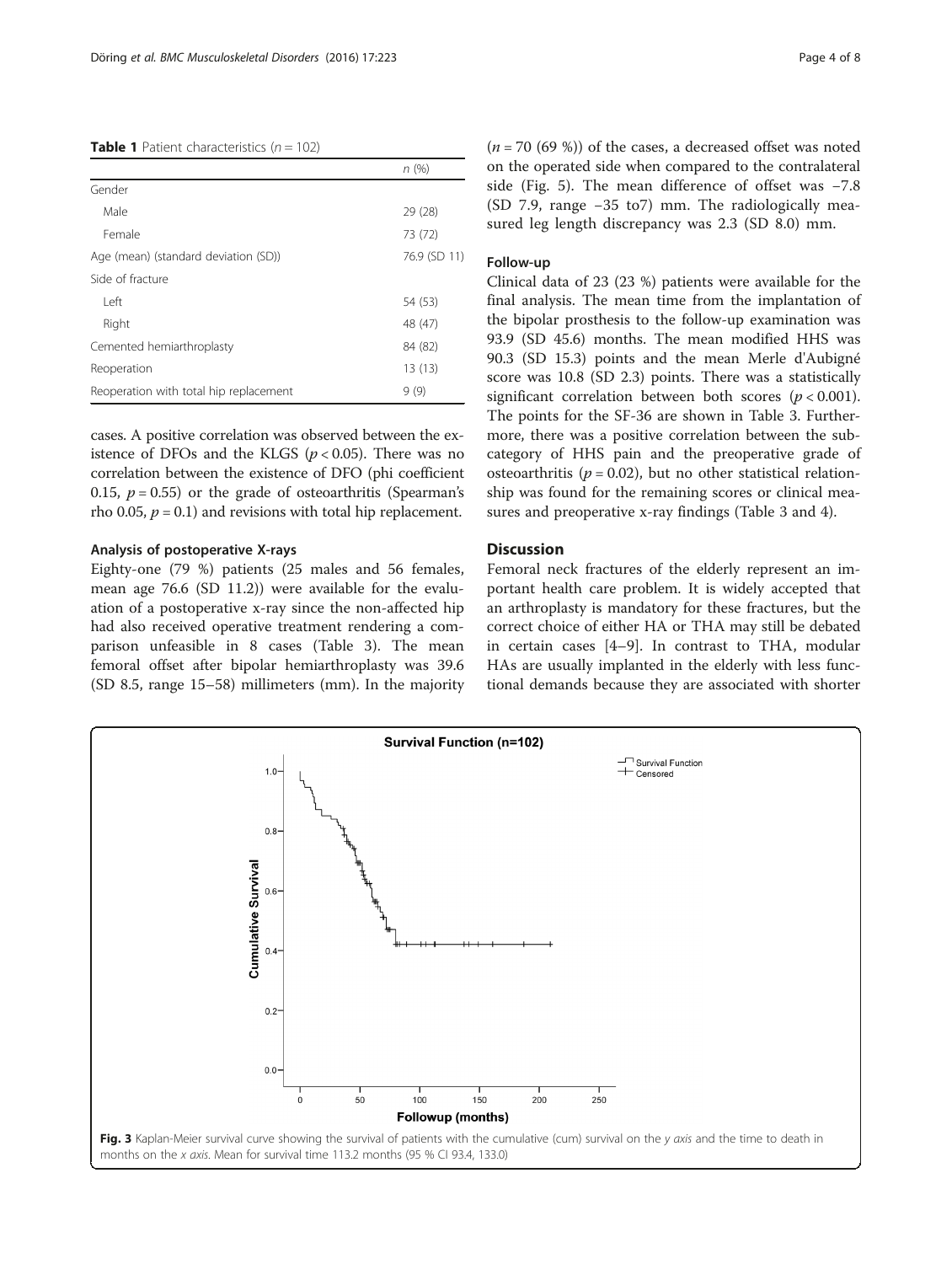<span id="page-4-0"></span>

surgical duration and less blood loss, which leads to lower revision rates. A combined finite element and clinical study by Ichihashi et al. suggested cautious use of bipolar HAs in cases of osteoarthritis due to the migration of the outer head of bipolar HAs [\[18](#page-7-0)]. Besides, studies by Sah and Estok as well as Carulli at al. have pointed out the usefulness of dual mobility cup prostheses in cases of dislocations of HAs [[19](#page-7-0), [20\]](#page-7-0). The purpose of the present study was to investigate the influence of preexisting acetabular arthritic changes on the clinical outcome after bipolar hemiarthroplasty for displaced femoral neck fractures. The presented results indicate no differences between the radiographic presence of osteoarthritis according to the KLGS, the presence of a DFO or a PWS and the clinical outcome.

| <b>Table 2</b> Preoperative x-rays ( $n = 89$ , missing 13) |  |  |
|-------------------------------------------------------------|--|--|
|                                                             |  |  |

|                                           | n(%)           |
|-------------------------------------------|----------------|
| Gender                                    |                |
| Male                                      | 25 (28)        |
| Female                                    | 64 (72)        |
| Age (mean) (standard deviation (SD))      | 77.2 (SD 11.2) |
| Grade of osteoarthritis according to KLGS |                |
| Grade 1                                   | 2(2)           |
| Grade 2                                   | 38 (43)        |
| Grade 3                                   | 39 (44)        |
| Grade 4                                   | 10(11)         |
| Double fond osteophyte (DFO)              | 31 (35)        |
| Posterior wall sign (PWS)                 | 74 (83)        |

|  | <b>Table 3</b> Follow-up functional data $(n = 23$ , missing 79) |  |  |  |
|--|------------------------------------------------------------------|--|--|--|
|  |                                                                  |  |  |  |

|                                                      | n(%)           |
|------------------------------------------------------|----------------|
| Gender                                               |                |
| Male                                                 | 4(17)          |
| Female                                               | 19 (83)        |
| Age (mean) (standard deviation (SD))                 | 70.2 (SD 8.2)  |
| Hip pain [n]                                         | 10(43)         |
| Range of motion [°] (mean) (standard deviation (SD)) |                |
| Flexion                                              | 99.6 (SD 9.6)  |
| Internal rotation                                    | 27.6 (SD 10.4) |
| <b>External rotation</b>                             | 39.3 (SD 6.6)  |
| Abduction                                            | 42.1 (SD 6.9)  |
| Adduction                                            | 19.1 (SD 2.4)  |
| Harris Hip score                                     | 90.3 (SD 15.3) |
| Pain                                                 | 40.2 (SD 8.7)  |
| Function                                             | 41.3 (SD 8.9)  |
| Merle d'Aubigné score                                | 10.8 (SD 2.3)  |
| SF-36 score (mean) (standard deviation (SD))         |                |
| Physical functioning (PF)                            | 42.7 (SD 19.6) |
| Role physical (RP)                                   | 59.1 (SD 21.9) |
| Bodily pain (BP)                                     | 57.7 (SD 24.5) |
| General health (GH)                                  | 50.8 (SD 14.8) |
| Vitality (VT)                                        | 49.4 (SD 17.7) |
| Social functioning (SF)                              | 52.6 (SD 12.8) |
| Role emotional (RE)                                  | 55.5 (SD 12.3) |
| Mental health (MH)                                   | 52.5 (SD 13.8) |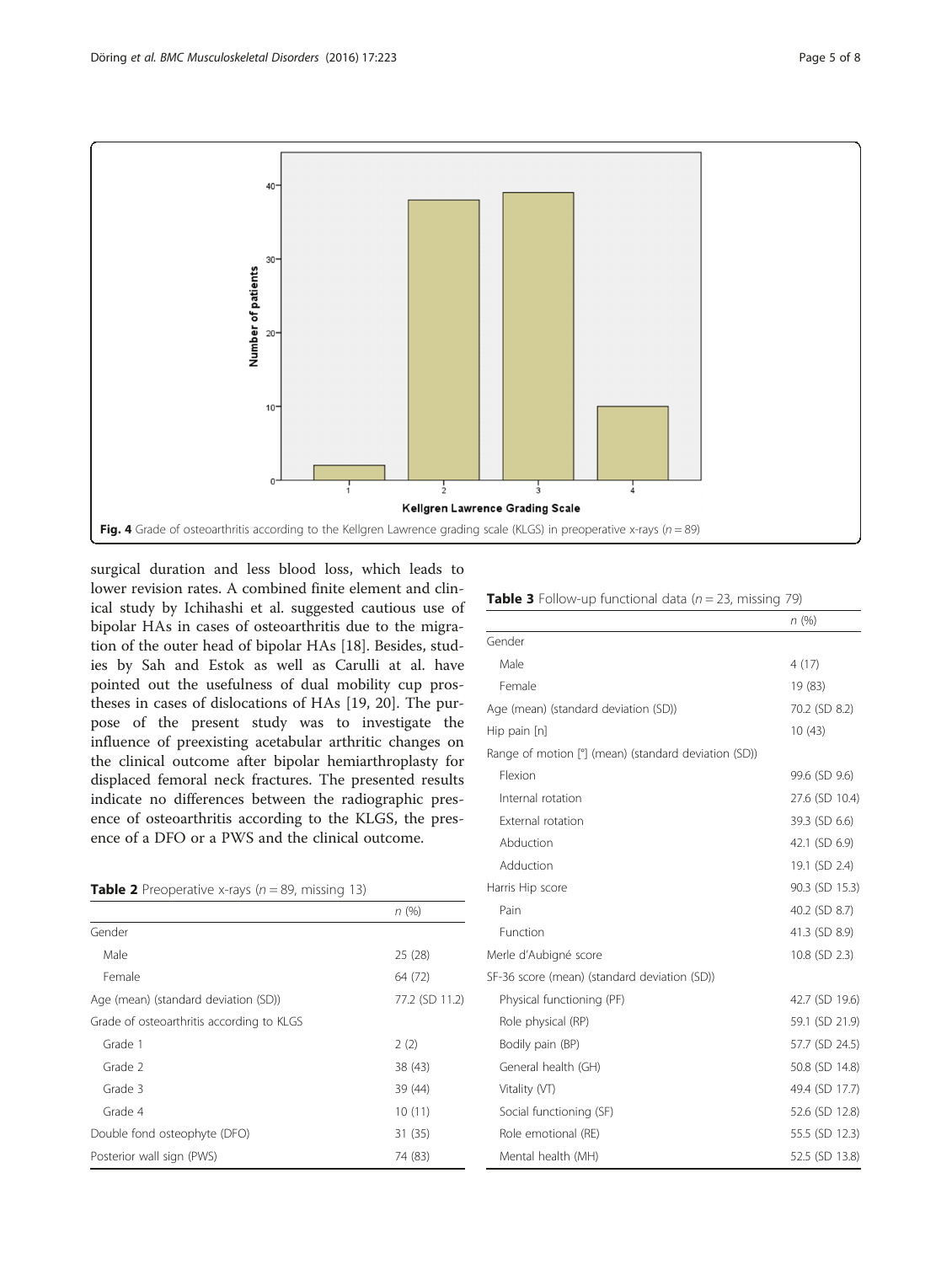<span id="page-5-0"></span>

To determine the femoral offset, standardized x-rays of the pelvis in anterior-posterior projection with 20° internal rotation of the legs were used. Here, the measured value can easily be underestimated and influenced by hip rotation [\[33](#page-7-0)]. A solution was published by Lechler et al., who developed a method of assessing rotationcorrected femoral offsets [[34, 35\]](#page-7-0). However, this method was only used for proximal femoral nailing and is not yet validated for HA. Therefore, and to achieve comparability to a larger number of other studies, the projected femoral offset was used in consideration of the accuracy of x-rays. When comparing the femoral offset on the operated and healthy sides, the mean femoral offset was −7.8 mm indicating smaller femoral offsets on the side of the HA. Previous studies have shown that a higher femoral offset leads to a better lever arm for the abductors, which ultimately increases the range of motion [[23](#page-7-0)–[26\]](#page-7-0). This was particularly illustrated in a study by McGrory et al., who showed a significant correlation between the femoral offset and the abductor lever arm, range of motion as well as strength [[23\]](#page-7-0). Furthermore, the restoration of the original femoral offset has been shown to be associated with smaller risks of dislocation as well as less strain and decreased wear of the prosthesis in a thorough review by Lecerf et al. [\[22](#page-7-0)]. In a recent study, Buecking et al. analyzed the influence of femoral offset on functional outcome in bipolar HA. A mean femoral offset of 36.9 mm was found, which is comparable to the present study (39.6 mm) [[27](#page-7-0)]. However, the positive correlation between femoral offset and HHS could not be reproduced.

The proportion of revisions (13 %) was similar to previous studies, which showed substantially higher proportions for HAs than THAs [\[3](#page-6-0), [13](#page-6-0)]. In 9 cases a conversion to THA was performed. Due to the long followup period of more than seven years and the advanced age of the study population, definite reasons for these

| <b>Table 4</b> Influence of osteoarthritis on functional outcome |  |
|------------------------------------------------------------------|--|
| ( <i>p</i> -values, $n = 23$ , missing 79; * $p < 0.05$ )        |  |

| ( <i>p</i> -values, $n = 23$ , missing 79; * $p < 0.05$ ) |          |       |  |
|-----------------------------------------------------------|----------|-------|--|
| Patients functional outcome                               | KI GS    | DFO.  |  |
| Flexion                                                   | 0.683    | 0.957 |  |
| Internal rotation                                         | 0.978    | 0.829 |  |
| External rotation                                         | 0.157    | 0.649 |  |
| Abduction                                                 | 0.309    | 0.579 |  |
| Adduction                                                 | 0.303    | 0.593 |  |
| Harris Hip score                                          | 0.289    | 0.235 |  |
| Pain                                                      | $0.015*$ | 0.610 |  |
| Function                                                  | 0.652    | 0.379 |  |
| Merle d'Aubigné score                                     | 0.053    | 0.397 |  |
| SF-36 score                                               |          |       |  |
| Physical functioning (PF)                                 | 0.897    | 0.137 |  |
| Role physical (RP)                                        | 0.173    | 0.302 |  |
| Bodily pain (BP)                                          | 0.971    | 0.957 |  |
| General health (GH)                                       | 0.357    | 0.393 |  |
| Vitality (VT)                                             | 0.812    | 0.063 |  |
| Social functioning (SF)                                   | 0.942    | 0.028 |  |
| Role emotional (RE)                                       | 0.924    | 0.305 |  |
| Mental health (MH)                                        | 0.608    | 0.710 |  |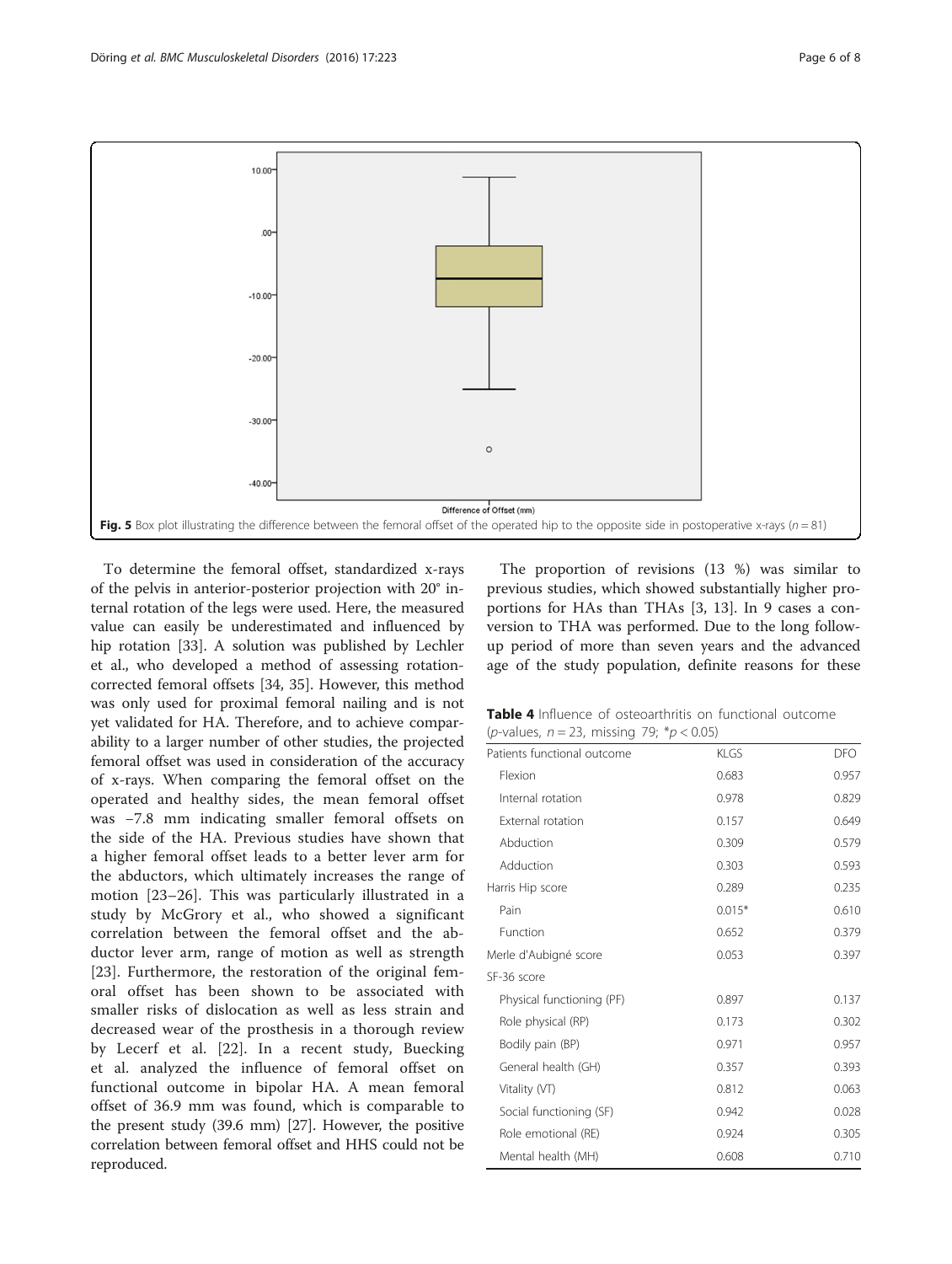<span id="page-6-0"></span>procedures could not be evaluated. Nevertheless, possible explanations could include pain, lack of motion or dislocation, which might be related to preoperative osteoarthritis. Still, no correlation could be found. Furthermore, the mortality rate of 44 % is in line with a previous study of van den Bekerom, who studied 307 bipolar HAs and reported a mortality rate of 28 % after one and 63 % after five years [3].

The presented overall clinical results according to the HHS and Merle d'Aubigné are good [\[30](#page-7-0), [31](#page-7-0)]. The average scores of 90.3 in the HSS surpass those of previous studies [10, 12]. For example, Bezwada et al. reported a mean HHS of 82 points after bipolar HA in 248 patients [10]. While 56 % of patients were also pain-free, studies by Bezwada et al. as well as Casserly and Healy stated values around 60 and 69 %, respectively [10, 11]. A potential explanation for this lower number of pain-free patients may be attributed to the advanced age, which is usually associated with more comorbidities and longer follow up periods.

There are several limitations to this study. Although a final follow-up clinical visit was scheduled, several patients had been lost in the realm of this retrospective study. This led to rather small subgroups and impeded a meaningful statistical analysis at times. The radiographic femoral offset measurements may have been confounded by rotational differences in our standardized x-rays. Although a goniometer was used for the clinical investigation, values had to be rounded to intervals of five degrees, possible leading to measurement errors. Inter-rater discrepancies were also not stratified for. Furthermore, several comorbidities of this elderly cohort complicated data retrieval at times. Therefore, prospective trials may consider these aspects in their evaluation of the topics presented herein. An example of a future study would consist of a comparison between HA and THA in a large sample size with respect to influence of preoperative arthritic changes on the outcome.

#### Conclusion

In the presented study population, the presence of radiographic osteoarthritis did not influence the clinical outcome after bipolar hemiarthroplasty for displaced femoral neck fractures.

#### Ethics approval and consent to participate

The study was approved by Cantonal Ethic Committee of Zurich, KEK-ZH-Nr. 2011–0320. Written consent was obtained from all participating patients.

#### Availability of data and materials

All relevant data supporting the conclusions of this article are included within the article/tables.

#### Abbreviations

DFO: double fond osteophyte; HA: hemiarthroplasty; HHS: Harris hip score; KLGS: Kellgren-Lawrence grading scale; MAS: Merle-d'Aubigné-score; PWS: posterior wall sign; THA: total hip arthroplasty.

#### Competing interests

The authors declare that they have no competing interests.

#### Authors' contributions

RD study design, acquisition, analysis and interpretation of data, drafting the manuscript. TJ analysis and interpretation of data, drafting the manuscript. MS analysis and interpretation of data. WP acquisition and analysis of data. CMLW study design, analysis and interpretation of data. All authors read and approved the final manuscript.

#### Acknowledgements

None.

#### Received: 15 October 2015 Accepted: 11 May 2016 Published online: 23 May 2016

#### References

- 1. De Laet CE, Pols HA. Fractures in the elderly: epidemiology and demography. Baillieres Best Pract Res Clin Endocrinol Metab. 2000;14:171–9.
- 2. Hagino H, Nakamura T, Fujiwara S, Oeki M, Okano T, Teshima R. Sequential change in quality of life for patients with incident clinical fractures: a prospective study. Osteoporos Int. 2009;20:695–702.
- 3. van den Bekerom MPJ, Sierevelt IN, Bonke H, Raaymakers ELFB. The natural history of the hemiarthroplasty for displaced intracapsular femoral neck fractures. Acta Orthop. 2013;84:555–60.
- 4. Ossendorf C, Scheyerer MJ, Wanner GA, Simmen H-P, Werner CM. Treatment of femoral neck fractures in elderly patients over 60 years of age - which is the ideal modality of primary joint replacement? Patient Saf Surg. 2010;4:16.
- 5. Burgers PTPW, Geene AR, Bekerom MPJ, Lieshout EMM, Blom B, Aleem IS, et al. Total hip arthroplasty versus hemiarthroplasty for displaced femoral neck fractures in the healthy elderly: a meta-analysis and systematic review of randomized trials. Int Orthop. 2012;36:1549–60.
- 6. Hopley C, Stengel D, Ekkernkamp A, Wich M. Primary total hip arthroplasty versus hemiarthroplasty for displaced intracapsular hip fractures in older patients: systematic review. BMJ. 2010;340:c2332.
- 7. van den Bekerom MPJ, Hilverdink EF, Sierevelt IN, Reuling EMBP, Schnater JM, Bonke H, et al. A comparison of hemiarthroplasty with total hip replacement for displaced intracapsular fracture of the femoral neck: a randomised controlled multicentre trial in patients aged 70 years and over. J Bone Joint Surg (Br). 2010;92:1422–8.
- 8. Keating JF, Grant A, Masson M, Scott NW, Forbes JF. Randomized comparison of reduction and fixation, bipolar hemiarthroplasty, and total hip arthroplasty. Treatment of displaced intracapsular hip fractures in healthy older patients. J Bone Joint Surg Am. 2006;88:249–60.
- 9. Heetveld MJ, Rogmark C, Frihagen F, Keating J. Internal fixation versus arthroplasty for displaced femoral neck fractures: what is the evidence? J Orthop Trauma. 2009;23:395–402.
- 10. Bezwada HP, Shah AR, Harding SH, Baker J, Johanson NA, Mont MA. Cementless bipolar hemiarthroplasty for displaced femoral neck fractures in the elderly. J Arthroplasty. 2004;19(7 Suppl 2):73–7.
- 11. Casserly HB, Healy B. The Monk Hard-Top prosthesis for displaced intracapsular fractures of the femoral neck. Ir J Med Sci. 1991;160:5–7.
- 12. McConville OR, Bowman AJ, Kilfoyle RM, McConville JF, Mayo RA. Bipolar hemiarthroplasty in degenerative arthritis of the hip. 100 consecutive cases. Clin Orthop Relat Res. 1990;(251):67–74.
- 13. Xu M, Zhang L, Mao Z, Wang H, Chen H, Guo Y, et al. Comparison of effectiveness of three operations in treatment of displaced femoral neck fractures in the elderly patients. Zhongguo Xiu Fu Chong Jian Wai Ke Za Zhi. 2010;24:1419–23.
- 14. Zi-Sheng A, You-Shui G, Zhi-Zhen J, Ting Y, Chang-Qing Z. Hemiarthroplasty vs primary total hip arthroplasty for displaced fractures of the femoral neck in the elderly: a meta-analysis. J Arthroplasty. 2012;27:583–90.
- 15. Boese CK, Buecking B, Bliemel C, Ruchholtz S, Frink M, Lechler P. The effect of osteoarthritis on functional outcome following hemiarthroplasty for